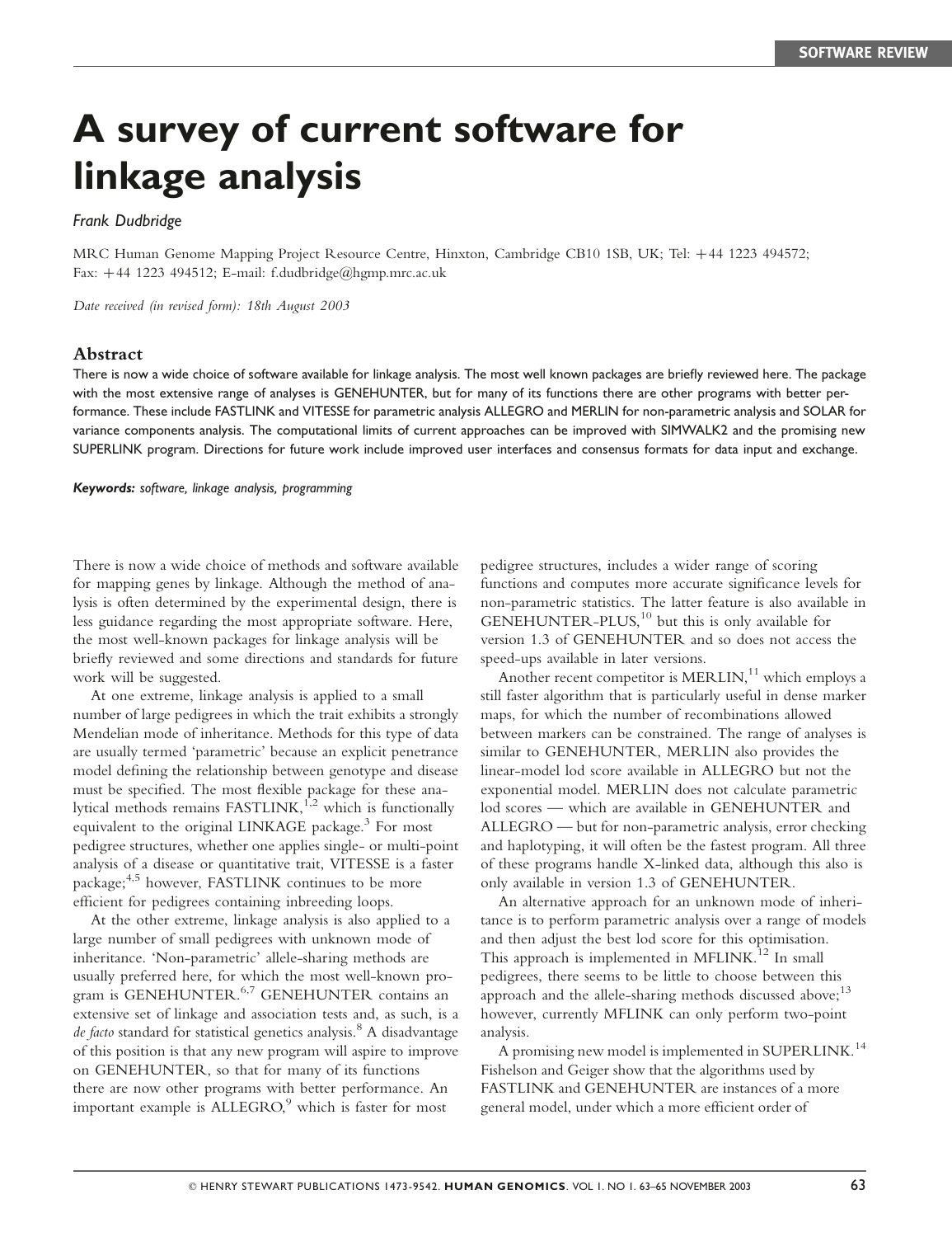computation is determined at run-time according to the input pedigree. For parametric linkage analysis, some impressive speed-ups over VITESSE have been reported. Future versions will include allele sharing and other statistics (M. Fishelson, personal communication).

Quantitative traits are commonly analysed by regression or by variance-components methods. Haseman–Elston regression is a sib-pair method available in GENEHUNTER with heuristic adjustments for general pedigrees. Recently, the regression framework has been extended to more general pedigrees,15 and this is implemented in MERLIN. This approach now has comparable power to variance-components methods, with less dependence on trait normality and some computational advantages. MERLIN and GENEHUNTER also provide rank-based tests (confusingly also termed 'nonparametric'), which are appropriate for non-normally distributed traits. Again, note that for GENEHUNTER the test is a sib-pair method, with heuristic adjustments for general pedigrees, whereas for MERLIN the test is immediately applicable to general pedigrees.

Variance-components methods are more powerful than regression, provide parameter estimates and easily accommodate a wide range of null hypotheses; the cost is stronger dependence on trait normality and higher computational burden. Implementations are available in MERLIN, provided that no dominance variance is assumed, and in GENEHUNTER. Another very flexible package for variance components model fitting is SOLAR.<sup>16</sup> MERLIN is currently the only program that can perform multipoint variance components analysis on the X chromosome. ALLEGRO also contains undocumented implementations of various quantitative trait methods.

Exact multipoint analysis is limited either by the number of markers that can be included (FASTLINK, VITESSE) or the pedigree size (GENEHUNTER, ALLEGRO, MERLIN). With current microsatellite markers, large pedigrees usually contain enough information from a small number of markers for current software to be adequate. This will change with the move to automated single nucleotide polymorphism typing for linkage studies, $17$  so it is becoming more important to have software that can handle large numbers of markers in large pedigrees. Currently, this is only generally possible through the approximation methods of SIMWALK2, which nevertheless has good reported accuracy.<sup>18</sup> Although the program has a lot of tuning parameters, the MEGA2 utility program provides a reasonably easy route to a default analysis which is suitable in most cases.<sup>19</sup> More efficient approximation methods are an area of current research, for example MORGAN, $^{20}$  which currently only allows fully penetrant recessive traits but shows promise for more general models.

Modern computing favours graphical user interfaces (GUIs), which allow mouse-driven input; but these are conspicuously absent from linkage software. Descendents of LINKAGE have essentially no user interface, although the terminal-based tool LCP is available to set up analysis scripts; GENEHUNTER and SOLAR run their own interactive command shells, whereas ALLEGRO and MERLIN use a single command with optional arguments and auxiliary input files. On the plus side, all of these interfaces are amenable to scripting — for example to allow one to repeat the same analysis on multiple input files — but the single-command interface of ALLEGRO and MERLIN is easily the most convenient to use in scripts. With the availability of Java, HTML and TCL as cross-platform languages for GUI development, it is hoped that future versions of these packages will incorporate simpler user interfaces, as well as scriptable back ends.

The LINKAGE input file format is recognised by many programs but is by no means universal. MEGA2 is a useful utility for converting between formats, but even this requires an additional map file which duplicates information contained in the locus file. It is hoped that the LINKAGE format, however imperfect, will eventually be recognised by all programs that perform linkage analysis, without the need for supplementary conversion scripts.

GENEHUNTER, ALLEGRO, MERLIN and SOLAR can all output multipoint identical-by-descent (IBD) distributions, which are valuable for gaining insights into the segregation patterns in pedigrees. None can input this information, however: it is not possible, say, to calculate the IBD distribution under the recombination restrictions of MERLIN and then use this to obtain an exponential-model lod score from ALLEGRO. Furthermore, sometimes different analyses result in the same distribution, and it is inefficient to recompute it each time. With some caveats, it is possible to avoid this recomputation in SOLAR, but simple input of IBD, haplotype and recombination information would still generally be a useful feature for future versions.

This survey has necessarily been cursory, and there is a wealth of other good linkage software available. Two internet sites provide useful lists of available software. A comprehensive list of statistical genetics software can be found at http://www. nslij-genetics.org/soft/, with links to their sources. This list continues to be mirrored at its previous site, http://linkage. rockefeller.org/soft/. It is perhaps over-inclusive, containing a number of obsolete programs, and it makes no recommendations. By contrast, the collection at http://www.hgmp.mrc. ac.uk/Registered/Menu/linkage.html contains only the most popular programs, but provides executable files, browsable documentation and a web-based graphical interface for the most common applications.